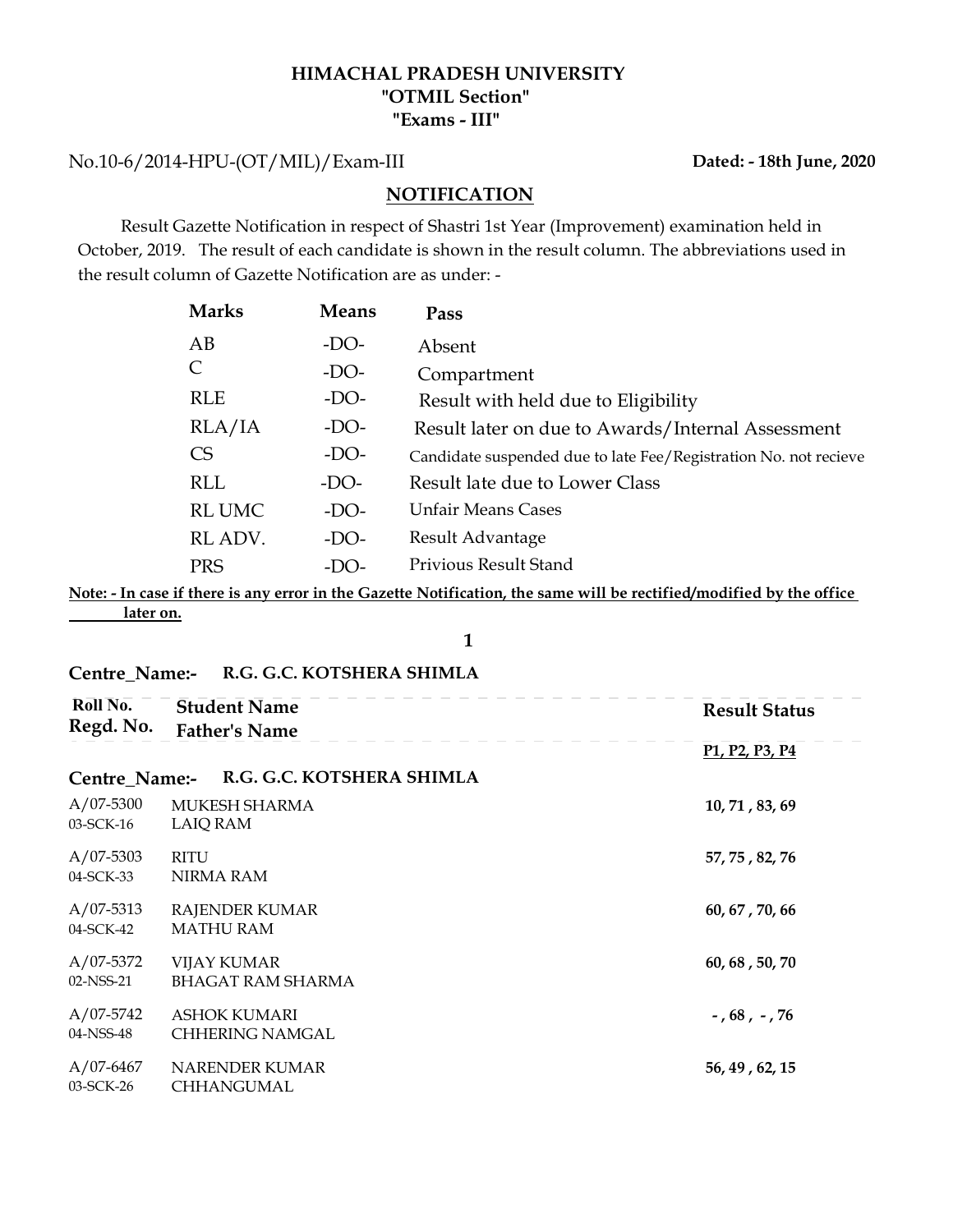| Roll No.<br>Regd. No.       | <b>Student Name</b><br><b>Father's Name</b> | <b>Result Status</b>                                              |
|-----------------------------|---------------------------------------------|-------------------------------------------------------------------|
|                             |                                             | P <sub>1</sub> , P <sub>2</sub> , P <sub>3</sub> , P <sub>4</sub> |
| $A/07-6477$                 | <b>SANTOSHI</b><br><b>DURGA DUTT</b>        | 55, 61, 66, 54                                                    |
| $A/08-24708$<br>05-SND-74   | <b>SANDEEP KUMAR</b><br><b>SURAT RAM</b>    | 71, 74, 76, 75                                                    |
| $A/08 - 25384$<br>04-VPT-09 | <b>SATISH KUMAR</b><br><b>DEVA NAND</b>     | $-$ , 72 , 75, $-$                                                |
| $A/08 - 25394$<br>05-VPT-28 | <b>AJAY SHARMA</b><br><b>RAM KRISHAN</b>    | $57, -74, 70$                                                     |
| $A/08-28292$<br>04-PSN-549  | <b>AJAY KUMAR</b><br>MADHU SUDAN            | 56, 68, 50, 67                                                    |
| $A/09-45967$<br>08-NSC-55   | <b>KHEM RAJ</b><br><b>LEKH RAJ</b>          | 68, 76, 85, 59                                                    |
| $A/09-46115$<br>06-SCS-17   | MEENAKSHI SHARMA<br>PRABHU DAYAL            | Absent                                                            |
| $A/10-51902$                | <b>DEEPIKA</b><br><b>BALWANT SINGH</b>      | 70, 82, 87, 78                                                    |
| $A/10-53058$<br>07-PKL-124  | <b>USHA DEVI</b><br>CHIRANJI LAL            | $63, 63, -7$                                                      |
| $A/10 - 53503$              | <b>MANESH CHAND</b><br>DEEP RAM             | 58, 76, 70, 75                                                    |
| $A/12 - 58273$<br>15-PBP-06 | RUPENDER SINGH<br><b>KRISHAN</b>            | 60, 62, 60, 46                                                    |
| M/01-95343<br>97-VPT-11     | <b>VIJAY LAXMI</b><br><b>MAST RAM</b>       | Absent                                                            |
| M/01-95349<br>99-PSA-684    | <b>SHIV LAL</b><br><b>LAIQ RAM</b>          | 53, 62, 64, 33                                                    |
| $M/02-5305$<br>99-VPT-41    | <b>KALAVATI</b><br><b>SHIV RAM</b>          | 65, 78, 78, 68                                                    |
| $M/02-5368$<br>99-VPT-48    | <b>SHANTI</b><br><b>LAIQ RAM</b>            | 51, 64, 50, 15                                                    |
| $M/02 - 5856$<br>01-SVJ-25  | <b>SUMAN LATA</b><br><b>RAMA NAND</b>       | 60, 53, 50, 69                                                    |
| M/03-18779<br>02-SCS-03     | RANJNA KUMARI<br><b>RANBIR SINGH</b>        | Absent                                                            |
| M/03-25387<br>99-SCS-17     | <b>SHIV KUMAR</b><br><b>BHOOP RAM</b>       | $-$ , 63, 65, 61                                                  |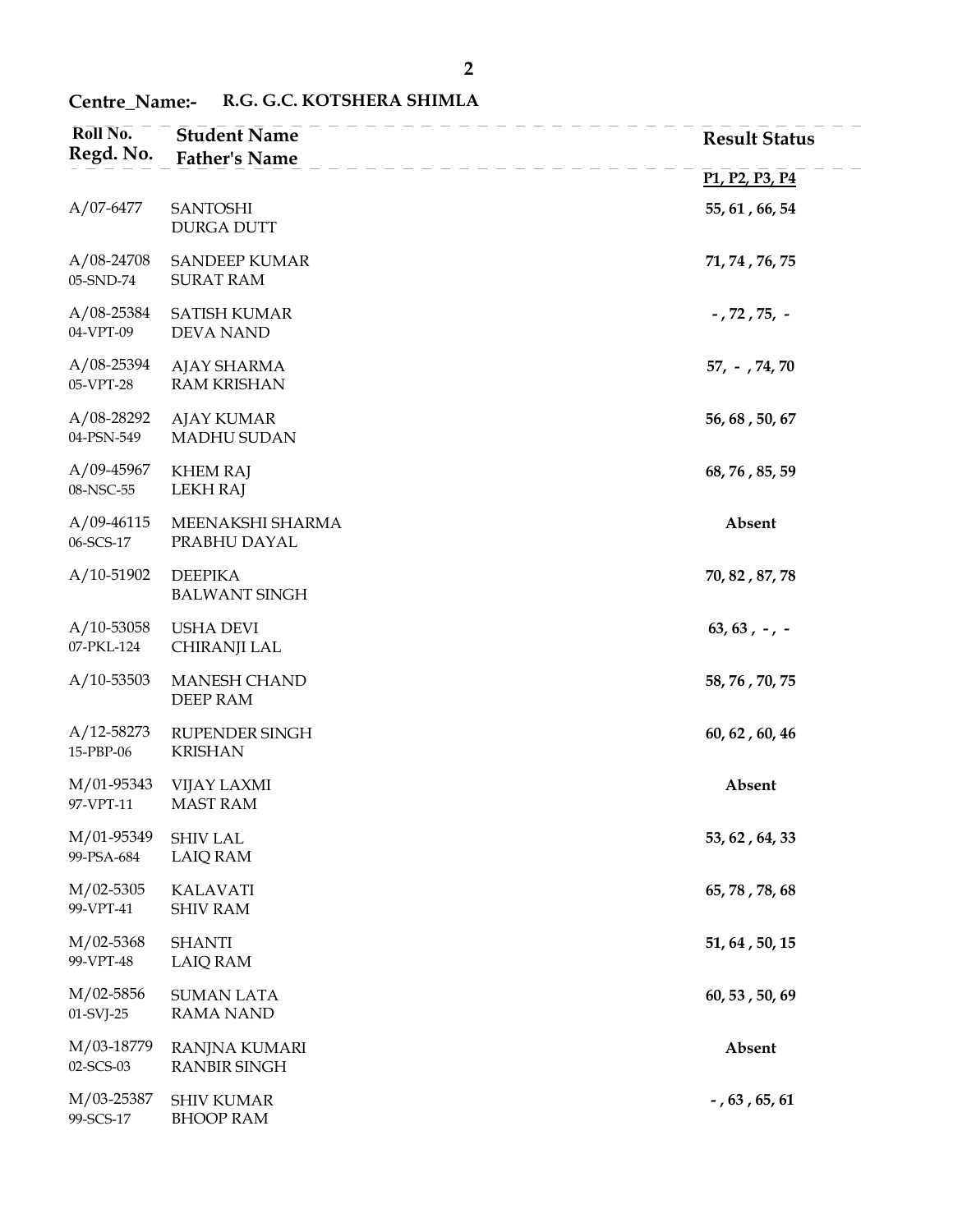| Roll No.<br>Regd. No.    | <b>Student Name</b><br><b>Father's Name</b> | <b>Result Status</b>                                              |
|--------------------------|---------------------------------------------|-------------------------------------------------------------------|
|                          |                                             | P <sub>1</sub> , P <sub>2</sub> , P <sub>3</sub> , P <sub>4</sub> |
| M/03-25851               | PROMILA DEVI<br><b>SATYA NAND</b>           | $65, -7, -64$                                                     |
| M/03-26042<br>98-VPT-13  | <b>HET RAM</b><br><b>LACHHI RAM</b>         | $56, -70, 62$                                                     |
| M/03-26219<br>99-VPT-4   | <b>KANWARI DEVI</b><br><b>DHARAM DASS</b>   | 55, 56, 46, 47                                                    |
| M/03-26248<br>99-VPT-42  | <b>MANOJ KUMAR</b><br><b>VIDYA SAGAR</b>    | $-$ , 67 , 47, 61                                                 |
| M/04-45043<br>01-VPT-38  | <b>KAPIL</b><br><b>JAGDISH SHARMA</b>       | 53, 66, 65, 64                                                    |
| M/05-63524<br>01-NSS-31  | PANKAJ KUMAR<br>DAYA NAND                   | 60, 70, 72, 64                                                    |
| $M/05-9613$<br>01-GKN-41 | RAJEEV SHARMA<br><b>RAMESHWER DUTT</b>      | Absent                                                            |
| M/06-79871<br>03-SND-90  | PRAKASH CHAND<br><b>JAI SINGH</b>           | 60, 54, 61, 59                                                    |
| M/06-80642<br>02-SCS-62  | <b>BRIJ LAL</b><br><b>SHIV LAL</b>          | $-$ , 68, 50, 60                                                  |
| M/07-38127<br>94-SCS-03  | <b>HARI OM</b><br><b>SISH RAM</b>           | $54, 62, 60, -$                                                   |
| M/94-2844<br>91-VPT-20   | <b>SHAKUNTLA DEVI</b><br><b>BALAK RAM</b>   | 51, 50, 52, 58                                                    |
| M/94-2850<br>90-VPT-34   | RAGHWA NAND<br><b>SADH RAM</b>              | 50, 55, 52, 8                                                     |
| M/94-2867<br>90-VPT-28   | <b>SUNITA DEVI</b><br><b>BANSI LAL</b>      | 57, 60, 52, 30                                                    |
| M/95-17412<br>94-VPT-2   | <b>SHARDA DEVI</b><br>SUNDRI DEVI           | Absent                                                            |
| M/95-18109<br>92-SCK-13  | <b>ASHA DEVI</b><br><b>HIRDYA RAM</b>       | 60, 72, 61, 54                                                    |
| M/95-18152<br>91-VPT-9   | VIDYA DEVI<br><b>INDER SINGH</b>            | $-$ , 36 , 50, 38                                                 |
| M/96-29042<br>93-SCK-9   | <b>SEEMA DEVI</b><br><b>LEELA NAND</b>      | 55, 60, 68, 59                                                    |
| M/96-29251<br>91-VPT-32  | <b>JEET RAM</b><br><b>CHET RAM</b>          | 55, 11, 30, 76                                                    |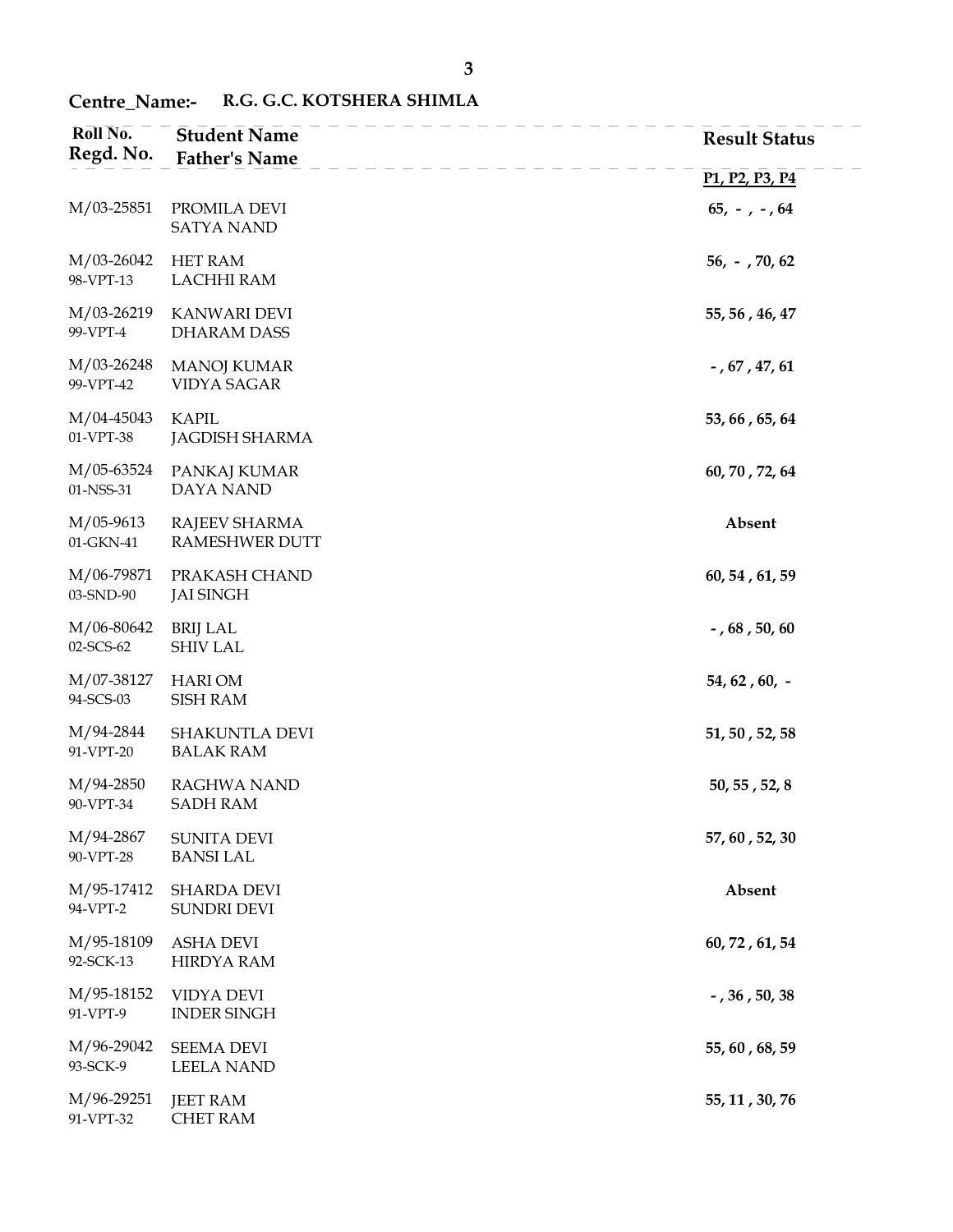| Roll No.<br>Regd. No.       | <b>Student Name</b><br><b>Father's Name</b> | <b>Result Status</b>                                              |
|-----------------------------|---------------------------------------------|-------------------------------------------------------------------|
|                             |                                             | P <sub>1</sub> , P <sub>2</sub> , P <sub>3</sub> , P <sub>4</sub> |
| M/97-38022<br>93-SCK-13     | NAND LAL SHARMA<br><b>GOURI DUTT SHARMA</b> | $53, -7 - 7 -$                                                    |
| $O/01-99204$<br>97-SCK-2    | <b>SUNITA DEVI</b><br><b>RATTI RAM</b>      | $57, -$ , 85, 54                                                  |
| $O/02 - 16005$<br>98-SMC-24 | <b>INDU BALA</b><br><b>AMAR SINGH</b>       | 60, 75, 60, 67                                                    |
| $O/02 - 16122$<br>94-VPT-11 | <b>VINOD KUMAR</b><br><b>JEET RAM</b>       | 52, 11, 25, 15                                                    |
| $O/03 - 35225$<br>02-GKN-61 | <b>KIRAN KUMARI</b><br><b>VIJAY SINGH</b>   | 60, 65, 81, 69                                                    |
| $O/03 - 35236$<br>2K-GKN-52 | PRAVEEN KUMAR<br><b>AMAR DUTT</b>           | 77, 66, 81, 70                                                    |
| $O/03 - 35458$<br>99-VPT-39 | <b>SHIV LAL</b><br><b>MATHU RAM</b>         | 55, 70, 67, 63                                                    |
| $O/03 - 35478$<br>2K-SCK-10 | <b>RAMESH KUMAR</b><br><b>SURAT RAM</b>     | 56, 61, 48, 57                                                    |
| $O/03-46493$<br>05-VPT-26   | <b>VIJAY KUMAR</b><br>PRABHU DAYAL          | $-$ , 69, 60, 52                                                  |
| $O/04 - 54117$<br>01-NSS-59 | <b>BHUPINDER KUMAR</b><br>RADHE LAL         | 59, 70, 60, 58                                                    |
| $O/04 - 56373$<br>2K-VPT-22 | <b>SUNILA</b><br><b>JAGDISH</b>             | 55, 74, 68, 61                                                    |
| $O/04 - 56384$<br>99-SVT-7  | <b>JASWANT SINGH</b><br><b>MINYA NAND</b>   | Absent                                                            |
| $O/05 - 71675$<br>02-SCS-59 | <b>VINAY SHARMA</b><br>SURESH DUTT SHARMA   | $-$ , 64 , 40, 57                                                 |
| $O/06 - 89472$<br>03-SCK-50 | <b>SANJU DEVI</b><br><b>HEM RAJ</b>         | 52, 61, 50, 61                                                    |
| $O/07-19075$<br>01-NSS-63   | <b>SHIV DAYAL</b><br><b>KRISHAN DASS</b>    | 53, 65, 40, 57                                                    |
| $O/07 - 6207$<br>04-PSN-309 | HEMENDER KUMAR<br>CHHAJU RAM                | 52, 69, 50, 66                                                    |
| $O/07 - 6506$<br>04-VPT-10  | <b>REKHA DEVI</b><br>DEEP RAM               | 53, 55, 66, 64                                                    |
| O/93-77554<br>90-SCK-17     | SOM DUTT SHARMA<br>DEEP RAM SHARMA          | $54, 56, -, 57$                                                   |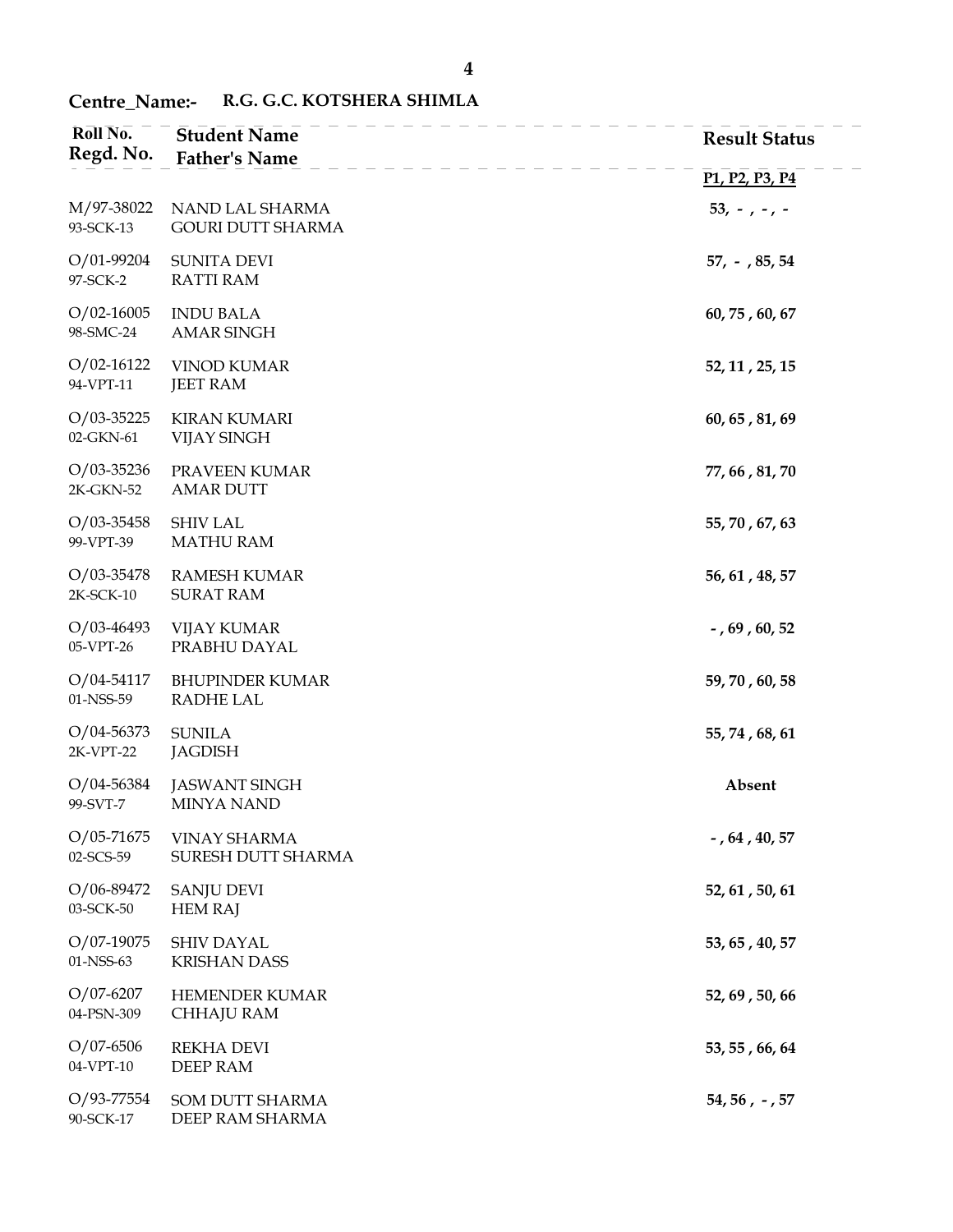| Roll No.<br>Regd. No.         | <b>Student Name</b><br><b>Father's Name</b>  | <b>Result Status</b>                                              |
|-------------------------------|----------------------------------------------|-------------------------------------------------------------------|
|                               |                                              | P <sub>1</sub> , P <sub>2</sub> , P <sub>3</sub> , P <sub>4</sub> |
| O/96-36281<br>93-SND-12       | ROOP LAL<br><b>MAST RAM</b>                  | $55, 67, -, 59$                                                   |
| Centre_Name:-                 | <b>G.C. MANDI</b>                            |                                                                   |
| $A/07 - 5165$<br>03-LDA-09    | <b>URMILA DEVI</b><br>PURAN SINGH            | 62, 61, 70, 65                                                    |
| $A/07-5189$<br>04-LDA-18      | <b>VED PRAKASH</b><br><b>CHET RAM</b>        | Absent                                                            |
| $A/12-61820$<br>06-PKL-194    | <b>SANDEEP KUMAR</b><br><b>DOLA SINGH</b>    | 50, 53, 70, 73                                                    |
| $A/08-24811$<br>05-PKL-168    | <b>KIRAN BALA</b><br><b>HUKAM RAM</b>        | $54, 53, -, 61$                                                   |
| $A/08-25011$<br>07-SVS-158    | PARAM DEV<br><b>GANGA RAM</b>                | 50, 54, 79, 60                                                    |
| $A/08-25112$<br>03-SVJ-41     | <b>GHAN SHYAM</b><br>RAM NATH SHARMA         | 57, 71, 88, 72                                                    |
| $A/08 - 6050$<br>06-SVS-32    | <b>LALITA KUMARI</b><br><b>JAGDISH CHAND</b> | $-$ , 61, 70, 54                                                  |
| $A/10-52193$<br>06-SVS-205    | PREETI DEVI<br>RANJEET SINGH                 | $-$ , 41, 73, 61                                                  |
| $A/11 - 56628$<br>08-SCD-20   | <b>VINAY KUMAR</b><br>YOGYA KUMAR            | $11, -7 - 7 - 7$                                                  |
| $A/11 - 56631$<br>08-SCD-016  | CHANNI SHARMA<br><b>ASHOK KUMAR</b>          | $12, -7 - 7 - 7$                                                  |
| $A/11 - 57760$<br>09-PMA-1087 | <b>BHUPINDER KUMAR</b><br>NIRANJAN DAS       | $-$ , $-$ , 50, 64                                                |
| $A/13-65647$<br>10-SVS-34     | <b>MUKESH</b><br><b>NETER LAL</b>            | $1, 5$ , 65, 60                                                   |
| $A/14-61465$<br>07-DCN-47     | PAWAN KUMAR<br><b>DILU RAM</b>               | $-$ , 54, 60, 50                                                  |
| M/01-94473<br>97-DSC-5        | <b>SUNEEL KUMAR</b><br><b>BALDEV SINGH</b>   | Absent                                                            |
| M/02-3074<br>2K-SVS-150       | <b>MANJU DEVI</b><br>SUNDER SINGH            | 51, 10, 65, 64                                                    |
| M/02-6086                     | NARESH KUMAR<br><b>SAT DEV</b>               | 65, 58, 60, 71                                                    |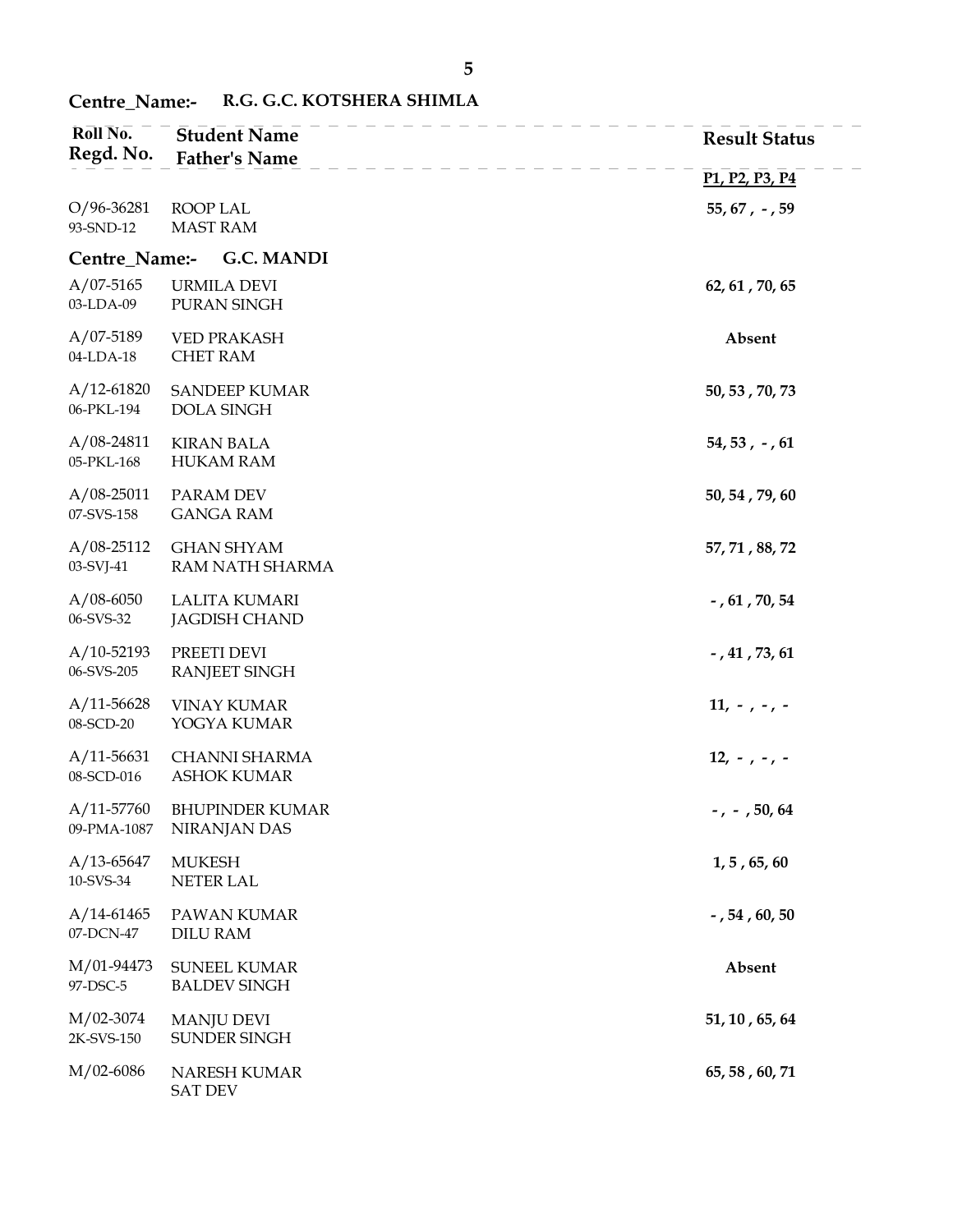Centre\_Name:- G.C. MANDI

| Roll No.                        | <b>Student Name</b>                         | <b>Result Status</b>                                              |
|---------------------------------|---------------------------------------------|-------------------------------------------------------------------|
| Regd. No.                       | <b>Father's Name</b>                        | P <sub>1</sub> , P <sub>2</sub> , P <sub>3</sub> , P <sub>4</sub> |
| $M/02-6135$                     | <b>VIPAN SHARMA</b>                         | 65, 58, 65, 68                                                    |
| 98-SVS-01                       | <b>LEKH RAJ</b>                             |                                                                   |
| M/03-24839<br>99-PKA-406        | <b>AJAY KUMAR</b><br>RAJ KUMAR SHARMA       | 58, 67, 71, 62                                                    |
| M/03-24849<br>2K-PKA-470        | <b>INDER KUMAR</b><br><b>THATHIA RAM</b>    | Absent                                                            |
| $M/03-25621$<br>99-SVS-81       | <b>HARI SINGH</b><br><b>RAM SINGH</b>       | $51, 51, 66, -$                                                   |
| M/03-25657<br>98-SVS-81         | <b>KAMLA DEVI</b><br><b>KHEM SINGH</b>      | Absent                                                            |
| M/04-44375<br>2K-SVS-61         | <b>REENA KUMARI</b><br>SHARWAN SINGH        | 52, 50, 83, 67                                                    |
| M/04-46578<br>99-SND-47         | <b>HARI OM</b><br>TELU RAM                  | $-$ , $-$ , 69, 62                                                |
| M/05-58514<br>04-SCS-43         | <b>VIRENDER KUMAR</b><br><b>JAGAT SINGH</b> | Absent                                                            |
| M/05-62336<br>01-PKA-640        | <b>ROHIT KUMAR</b><br><b>SURINDER KUMAR</b> | 55, 55, 60, 64                                                    |
| M/05-63034<br>$01$ -SVS-15      | <b>KUNDAN</b><br>PRITAM SINGH               | 53, 50, 76, 49                                                    |
| M/05-63065<br>02-SVS-60         | <b>SEEMA DEVI</b><br>NARPAT RAM             | 51, 38, 70, 65                                                    |
| M/06-80301<br>03-SVS-151        | <b>LEKH RAJ</b><br><b>BHIKHAM RAM</b>       | 51, 42, 72, 48                                                    |
| M/06-80413<br>01-SVS-189        | <b>BALRAM</b><br><b>HANS RAJ</b>            | 15, 59, 58, 45                                                    |
| M/2K-81162 PURNIMA<br>99-SCS-47 | <b>BHOLA NATH SHARMA</b>                    | 50, 60, 45, 76                                                    |
| M/95-17066<br>93-PKA-652        | VISHAL CHOUDHARY<br>PRATAP CHAND            | Absent                                                            |
| M/96-29158<br>92-SVS-83         | PREM LAL<br><b>GHANTHA RAM</b>              | 52, 55, 65, 56                                                    |
| M/98-47116<br>95-NCC-13         | DEV RAJ<br>PARMA NAND                       | 61, 48, 65, 70                                                    |
| $O/02 - 15200$<br>96-SND-15     | <b>RAJENDER KUMAR</b><br><b>KRISHNU RAM</b> | 58, 60, 58, 78                                                    |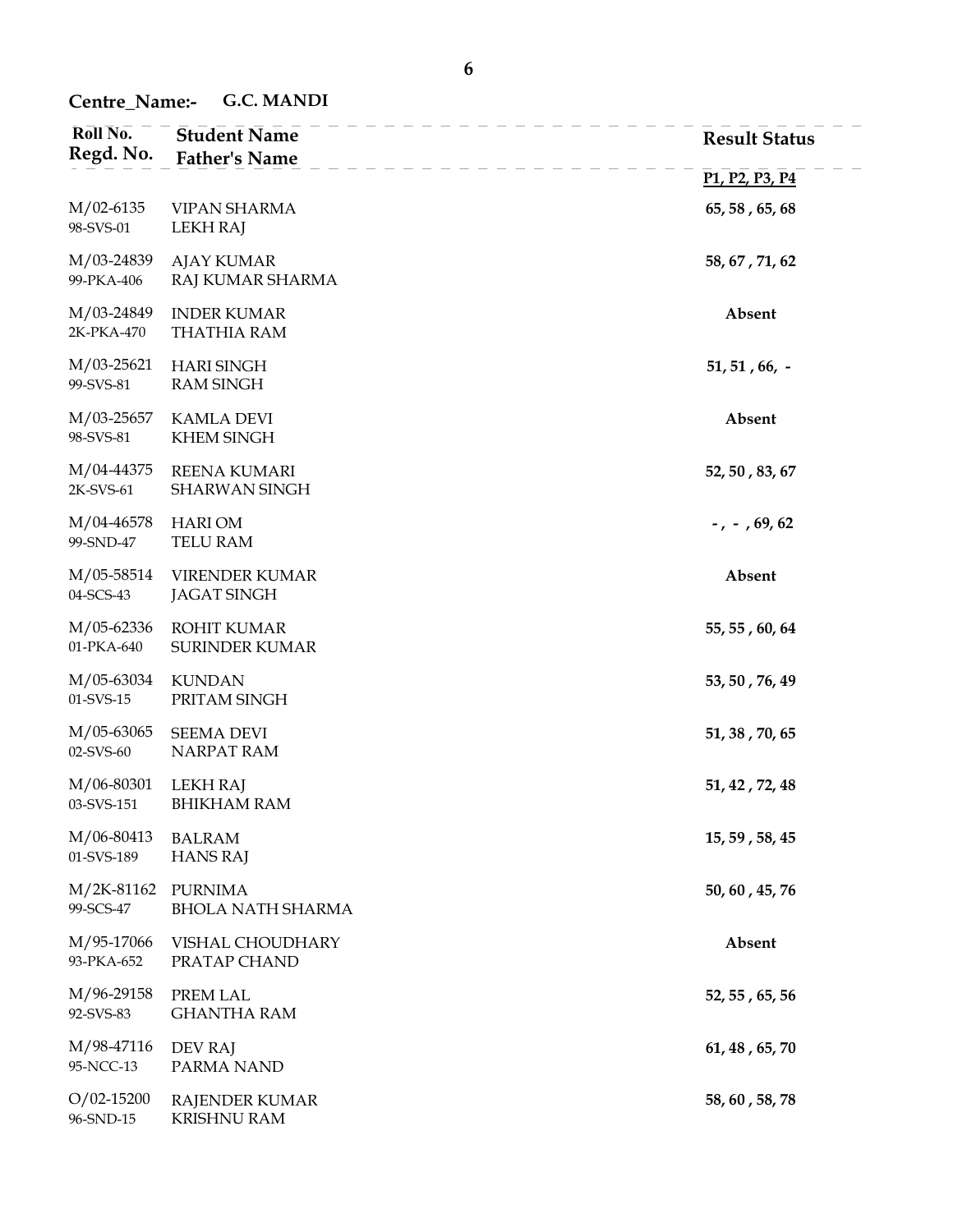Centre\_Name:- G.C. MANDI

| Roll No.<br>Regd. No.        | <b>Student Name</b><br><b>Father's Name</b>   | <b>Result Status</b>                                              |
|------------------------------|-----------------------------------------------|-------------------------------------------------------------------|
|                              |                                               | P <sub>1</sub> , P <sub>2</sub> , P <sub>3</sub> , P <sub>4</sub> |
| $O/02-16026$<br>2K-SVS-143   | VIRENDRA KUMARI<br><b>LEKH RAM</b>            | Absent                                                            |
| $O/03 - 35560$<br>01-PSA-610 | <b>RAJINDER KUMAR</b><br><b>JAGDISH CHAND</b> | $15, 59, -, 58$                                                   |
| $O/03-37295$<br>99-SND-26    | NARESH KUMAR<br>RAM LAL                       | 52, 59, 60, 66                                                    |
| $O/05 - 71856$<br>02-PKL-146 | <b>SUNITA DEVI</b><br><b>TIKAM RAM</b>        | $58, 60, 63, -$                                                   |
| $O/07 - 5342$<br>04-PMA-639  | <b>JITENDER</b><br><b>TEKA RAM</b>            | $58, -7 - 74$                                                     |
| $O/07 - 5378$<br>06-PMA-904  | <b>BALA RAM</b><br><b>INDER SINGH</b>         | 57, 52, 70, 50                                                    |
| $O/95 - 27248$<br>92-SND-6   | <b>RAM PARKASH</b><br><b>SANT RAM</b>         | 51, 56, 65, 50                                                    |
| $O/95 - 27331$<br>92-SND-12  | PREM CHAND<br><b>SANT RAM</b>                 | 65, 49, 64, 58                                                    |
| $O/96 - 36233$<br>93-PKL-24  | <b>KARAM CHAND</b><br>PUNE RAM                | 59, 72, 71, 55                                                    |
| $O/99 - 71506$<br>96-SMC-11  | <b>SHIV KUMAR</b><br><b>MANSA RAM</b>         | 55, 58, 81, 69                                                    |
| Centre_Name:-                | <b>G.C. HAMIRPUR</b>                          |                                                                   |
| $A/07-4777$<br>04-SDR-5      | <b>AJAY KUMAR</b><br>ROOP LAL                 | 53, 59, 50, 69                                                    |
| $A/08 - 24278$<br>04-SCD-57  | <b>AMIT KUMAR</b><br><b>JASWANT KUMAR</b>     | 55, 56, 60, 57                                                    |
| $A/09-45259$<br>05-VCC-19    | MANOJ KUMAR SHARMA<br><b>JOGINDER CHAND</b>   | $55, 10, -79$                                                     |
| $A/09-4749$<br>06-SDR-53     | <b>SATISH KUMAR</b><br><b>VIDYA SAGAR</b>     | $55, 52, -7$                                                      |
| M/01-94616<br>2K-SDR-24      | <b>ANITA DEVI</b><br><b>BRAHAM DASS</b>       | $57, -7 - 7 -$                                                    |
| M/02-6097<br>99-VCC-31       | <b>SUMIT SHARMA</b><br><b>BALDEV CHAND</b>    | 57, 55, 50, 72                                                    |
| $M/02-6163$<br>99-SCD-30     | <b>SANDEEP KUMAR</b><br>PANNI LAL             | 58, 61, 55, 70                                                    |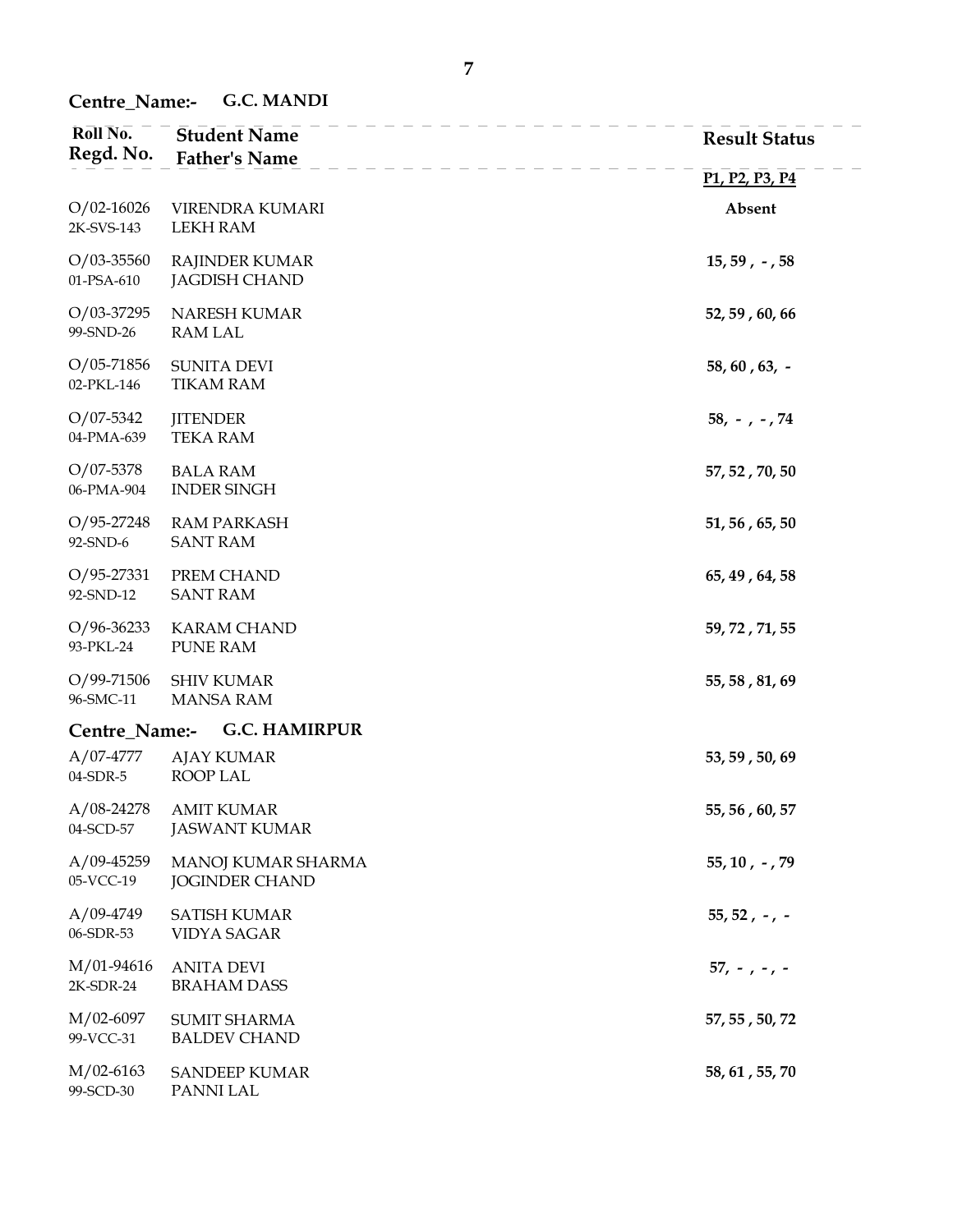# Centre\_Name:- G.C. HAMIRPUR

| Roll No.<br>Regd. No.       | <b>Student Name</b><br><b>Father's Name</b>   | <b>Result Status</b>                                              |
|-----------------------------|-----------------------------------------------|-------------------------------------------------------------------|
|                             |                                               | P <sub>1</sub> , P <sub>2</sub> , P <sub>3</sub> , P <sub>4</sub> |
| M/03-24784<br>99-GSK-729    | <b>SOM NATH</b><br>DHAYAN SINGH               | 53, 50, 55, 40                                                    |
| M/03-25797<br>99-SND-46     | <b>DINESH KUMAR</b><br><b>SUNDAR RAM</b>      | Absent                                                            |
| M/04-43718<br>$2K-SDR-18$   | <b>RAVI DUTT</b><br><b>JAI NAND</b>           | 54, 56, 70, 77                                                    |
| M/05-61997<br>02-SDR-44     | YASH PAL<br><b>BAHADAR</b>                    | 52, 60, 58, 74                                                    |
| M/06-78986<br>03-SMC-39     | <b>SAVITA DEVI</b><br>PIAR SINGH              | $-7227 - 70$                                                      |
| M/06-79139<br>04-VCC-72     | MUNISH SHARMA<br><b>SURESH KUMAR</b>          | Absent                                                            |
| M/06-79157<br>03-VCC-32     | MUKESH SHARMA<br>PRITAM CHAND                 | 56, 55, 55, 56                                                    |
| M/06-79165<br>02-SCD-50     | <b>MAHESH KUMAR</b><br><b>MEHAR CHAND</b>     | $-$ , 54, 90, 72                                                  |
| M/06-79305<br>01-SDR-3      | <b>CHARAN SINGH</b><br><b>GIAN CHAND</b>      | $-$ , $-$ , 50, 68                                                |
| M/98-46955<br>96-DSC-14     | DINESH KUMAR PRASHAR<br>JAGDISH CHAND PRASHAR | 51, 50, 35, 81                                                    |
| M/98-46957<br>95-VCC-4      | RAJESH KUMAR PRASHER<br>KARAM CHAND PRASHER   | Absent                                                            |
| M/98-46958<br>95-VCC-3      | NARESH KUMAR<br><b>SADA RAM</b>               | 52, 64, 80, 76                                                    |
| M/98-46975                  | <b>RAJEEV KUMAR</b><br><b>SITA RAM</b>        | $-$ , 66 , $-$ , $-$                                              |
| M/99-56203<br>98-VCC-12     | MENKA SHARMA<br><b>SAT DEV</b>                | 65, 45, 55, 85                                                    |
| $O/02 - 16018$<br>97-SDR-4  | PAWAN KUMAR<br>NAND LAL                       | 72, 59, 45, 68                                                    |
| $O/96 - 36279$<br>93-SND-14 | <b>BRIJESH KUMAR</b><br><b>BALI RAM</b>       | 65, 45, 65, 76                                                    |
| $O/97 - 45315$<br>94-SDR-7  | YESH PAL SHARMA<br><b>JAI KRISHAN</b>         | 56, 26, 25, 47                                                    |
| Centre_Name:-               | <b>G.C. NAHAN</b>                             |                                                                   |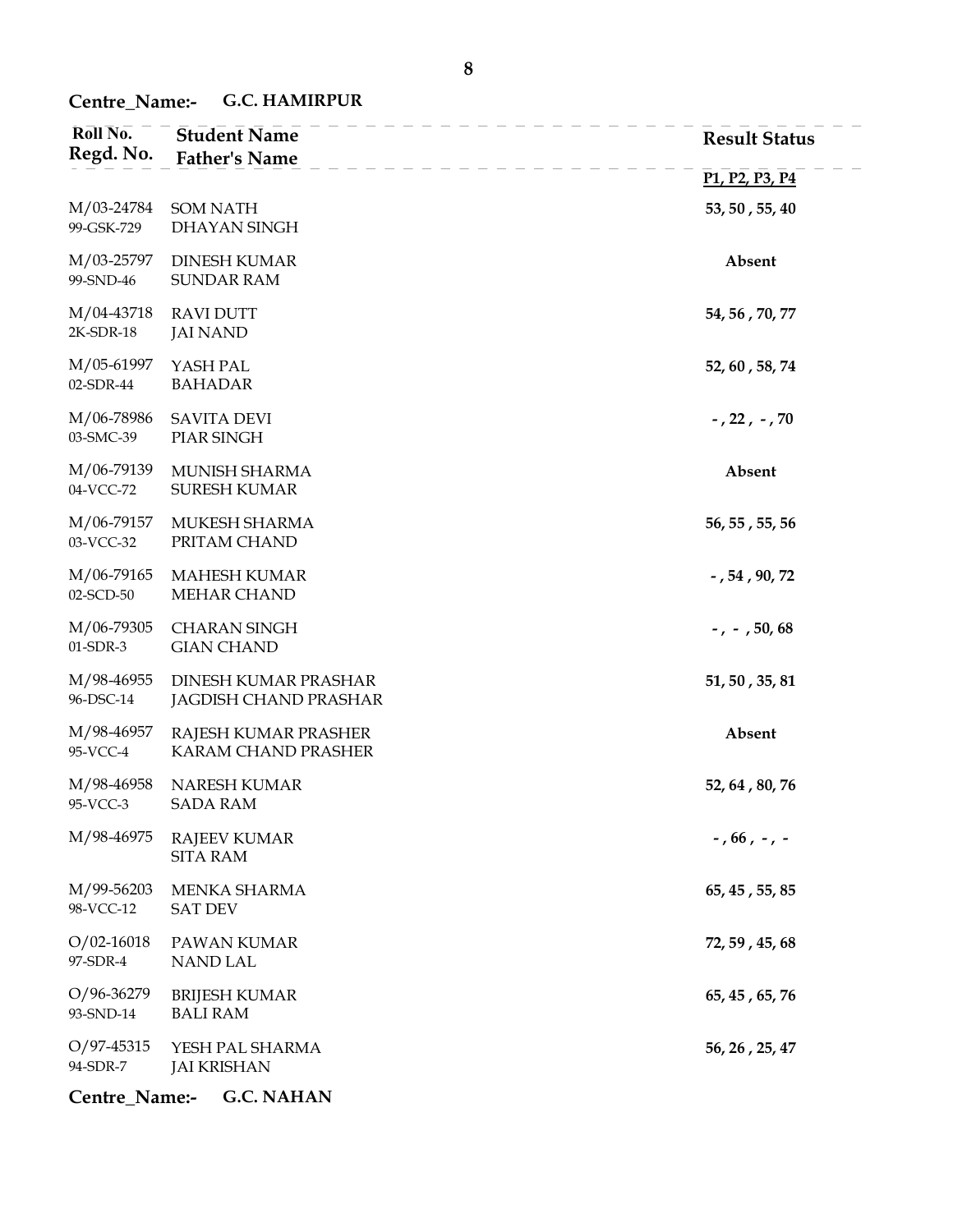Centre\_Name:- G.C. NAHAN

| Roll No.<br>Regd. No.       | <b>Student Name</b><br><b>Father's Name</b>  | <b>Result Status</b>                                              |
|-----------------------------|----------------------------------------------|-------------------------------------------------------------------|
|                             |                                              | P <sub>1</sub> , P <sub>2</sub> , P <sub>3</sub> , P <sub>4</sub> |
| $A/07-5623$<br>01-GKN-22    | <b>AMI CHAND</b><br><b>KESROO RAM</b>        | 60, 63, 74, 69                                                    |
| $A/09-45818$<br>06-SND-80   | <b>KAPIL DEV</b><br><b>RATTI RAM</b>         | 60, 62, 57, 69                                                    |
| $A/10-51732$<br>06-GKN-47   | NIDHIKA BHANDARI<br>KAMLENDER SINGH          | $59, -7.69$                                                       |
| $A/11 - 56749$<br>08-GKN-34 | SONAM<br>RAMESH CHAND                        | Absent                                                            |
| M/01-94813<br>98-GKN-12     | POOJA<br>RANDHIR SINGH                       | 63, 69, 70, 67                                                    |
| $M/02 - 5465$<br>97-GKN-28  | <b>ANJU DEVI</b><br><b>GIAN CHAND</b>        | 57, 61, 66, 70                                                    |
| M/03-25373<br>99-SCS-10     | SHIKHA SHARMA<br>PREM DATT SHARMA            | 61, 63, 60, 68                                                    |
| M/04-44154<br>2K-GKN-48     | <b>MANOJ KUMAR</b><br><b>RAM RATTAN</b>      | 60, 68, 62, 71                                                    |
| M/04-44188<br>98-PNN-369    | <b>VIJAY KUMAR</b><br>OM DUTT                | 61, 19, 25, 68                                                    |
| M/05-62529<br>01-GKN-7      | <b>SUDESH</b><br><b>SOM DUTT</b>             | 60, 66, 50, 70                                                    |
| M/05-62543<br>01-GKN-03     | ALKA KASHYAP<br><b>MADAN LAL</b>             | 61, 60, 34, 67                                                    |
| M/2K-81042<br>97-GKN-12     | <b>SANJAY KUMAR</b><br><b>JOGINDER SINGH</b> | $-$ , $-$ , 50, 66                                                |
| M/92-44495<br>89-GKN-10     | ROSHAN LAL SHARMA<br><b>JAGMOHAN SHARMA</b>  | $\sim$ , 56 , 25, 67                                              |
| $O/02 - 15124$              | <b>RAM DEVI</b><br><b>BHOLAR RAM</b>         | $-$ , 70 , 37, 76                                                 |
| $O/03 - 34295$<br>02-GKN-34 | <b>ISHWAR SINGH</b><br><b>JAGAT RAM</b>      | $62, -725, 46$                                                    |
| $O/04 - 53871$<br>98-GKN-36 | <b>DEV PRAKASH</b><br><b>ISHWAR DUTT</b>     | Absent                                                            |
| $O/06 - 89189$<br>02-GKN-63 | <b>SOHAN LAL</b><br>RADHEY SHYAM             | 57, 53, 55, 66                                                    |
| $O/95 - 27236$<br>92-GKN-7  | DEVENDER KUMAR<br><b>SOM PARKASH</b>         | Absent                                                            |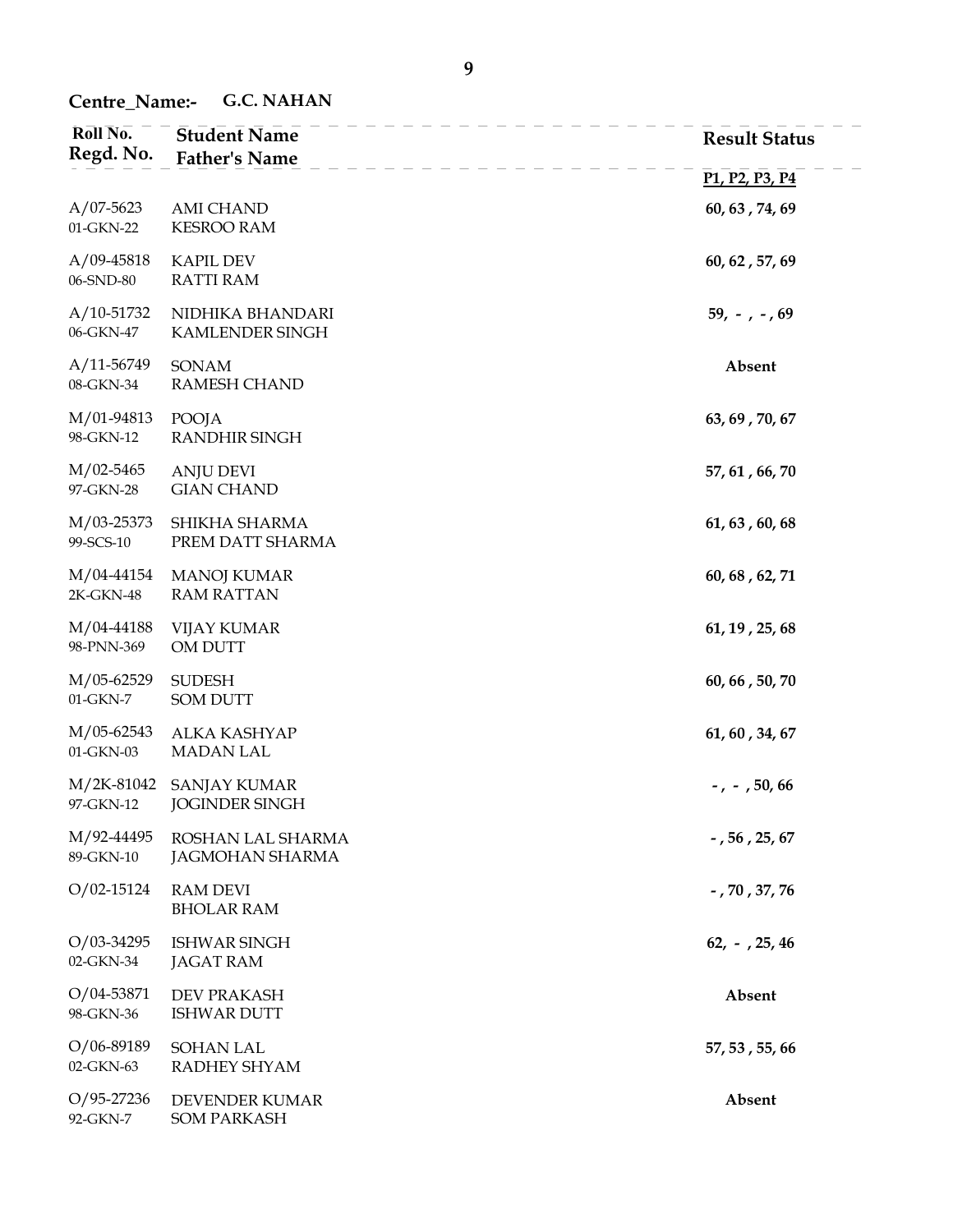## Centre\_Name:- G.C. DHARAMSHALA

| Roll No.<br>Regd. No.         | <b>Student Name</b><br><b>Father's Name</b> | <b>Result Status</b>                                              |
|-------------------------------|---------------------------------------------|-------------------------------------------------------------------|
|                               |                                             | P <sub>1</sub> , P <sub>2</sub> , P <sub>3</sub> , P <sub>4</sub> |
| Centre_Name:-                 | <b>G.C. DHARAMSHALA</b>                     |                                                                   |
| $A/08-24030$<br>08-PCB-149    | <b>SARITA KUMARI</b><br>VIAS DEV            | Absent                                                            |
| $A/09-45061$<br>07-SMC-60     | <b>VIAS DEV</b><br><b>HARIYA RAM</b>        | $-$ , 65, 38, 69                                                  |
| $A/10-52767$<br>07-PCB-132    | <b>VIBHA SHARMA</b><br><b>ASHOK KUMAR</b>   | $62, -7 - 7 -$                                                    |
| $A/10-52961$<br>06-PKA-299    | <b>NAVEEN KUMAR</b><br>KULDEEP KUMAR        | Absent                                                            |
| $A/12 - 62616$<br>06-PCB-382  | `PAWAN KUMAR<br><b>BHALA RAM</b>            | $-$ , 71 , 65, $-$                                                |
| M/04-43161<br>2K-SMC-19       | SUBHASH KUMAR<br><b>KHEP SINGH</b>          | $55, 61, 65, -$                                                   |
| M/04-43435<br>02-SDC-102      | <b>GULSHAN SHARMA</b><br>VIDHI CHAND        | Absent                                                            |
| M/05-62642<br>02-PBP-49       | <b>CHATTER SINGH</b><br><b>LAL CHAND</b>    | $-$ , 30 , $-$ , $-$                                              |
| M/2K-80692<br>97-SMC-63       | <b>SEEMA</b><br>A.S. THAKUR                 | 57, 64, 30, 70                                                    |
| $O/07 - 4512$<br>06-PCB-117   | <b>KEWAL</b><br><b>MAN SINGH</b>            | $52, 50, -7$                                                      |
| $O/10 - 52855$<br>07-PKA-1364 | <b>DOLE RAM</b><br><b>BHAGI RAM</b>         | $50, 66, 76, -$                                                   |
| Centre_Name:-                 | G.C. UNA                                    |                                                                   |
| $A/08 - 25475$<br>07-GCS-12   | POONAM DEVI<br><b>HANS RAJ</b>              | 58, 75, 53, 69                                                    |
| $A/09-45100$<br>06-PCB-318    | MEENAKSHI SHARMA<br>SATYA PAL SHARMA        | Absent                                                            |
| $A/11-53219$<br>07-SND-30     | MUKESH KUMAR<br><b>BRAHAM DUTT</b>          | 56, 69, 90, 70                                                    |
| $A/12 - 57668$<br>90-PUN-821  | POOJA SHARMA<br><b>SHADI LAL</b>            | 55, 68, 45, 65                                                    |
| M/01-94767<br>94-DSC-4        | <b>ASHOK KUMAR</b><br><b>JAG DEV</b>        | $50, 48, 30, -$                                                   |
| M/01-95292<br>98-BT-526       | <b>MEENA KUMARI</b><br><b>JOGINDER PAUL</b> | Absent                                                            |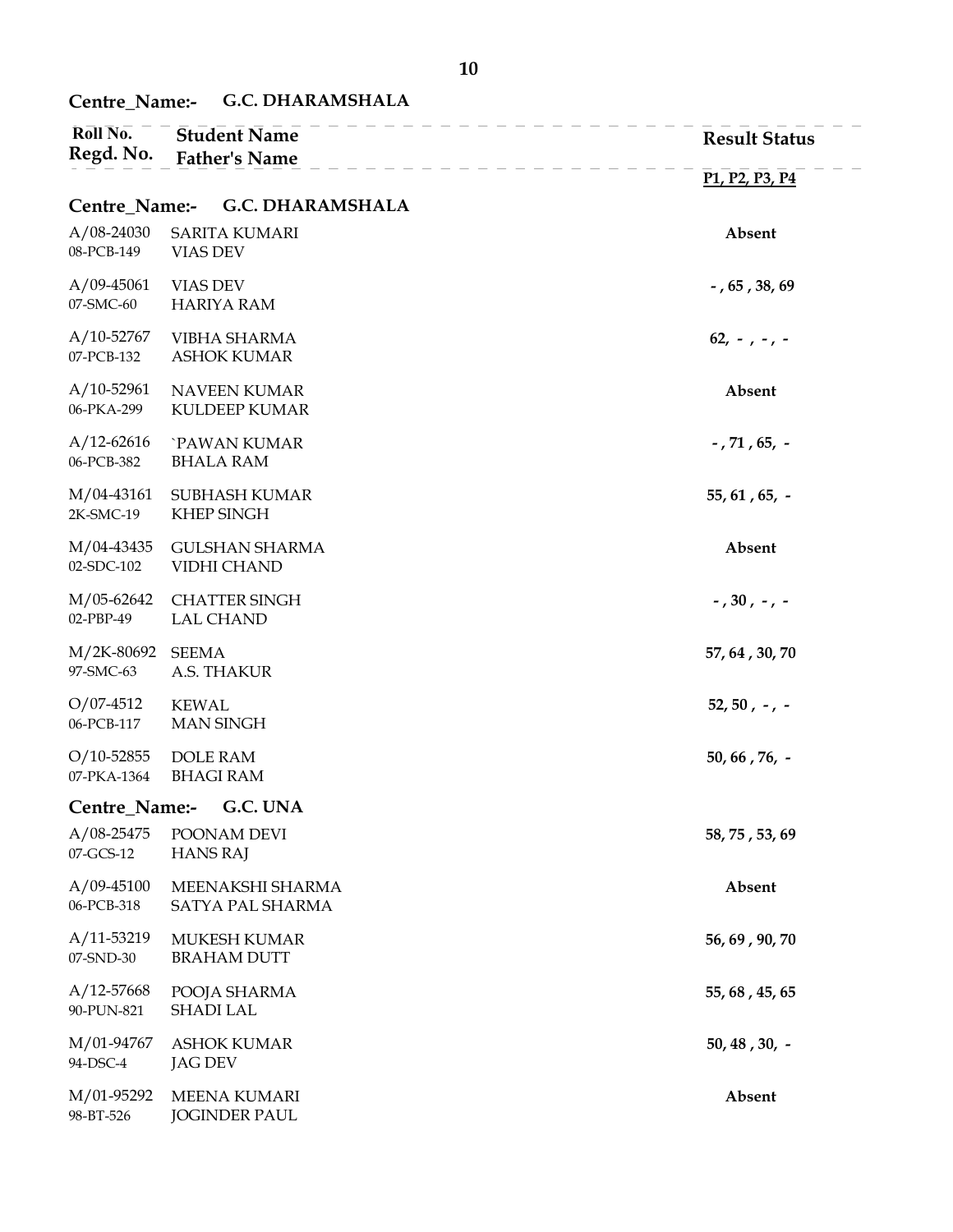Centre\_Name:- G.C. UNA

| Roll No.<br>Regd. No.       | <b>Student Name</b><br><b>Father's Name</b> | <b>Result Status</b>                                              |
|-----------------------------|---------------------------------------------|-------------------------------------------------------------------|
|                             |                                             | P <sub>1</sub> , P <sub>2</sub> , P <sub>3</sub> , P <sub>4</sub> |
| $M/02-4932$<br>98-DSC-11    | <b>CHAIN LAL</b><br><b>KARMO RAM</b>        | Absent                                                            |
| M/02-4945<br>99-SMC-11      | <b>LAL CHAND</b><br><b>KISHO</b>            | Absent                                                            |
| $M/02 - 5018$<br>98-SMC-31  | <b>BHARTI DEVI</b><br><b>BACHAN SINGH</b>   | $58, 67, -70$                                                     |
| $M/02-5102$<br>98-SCD-25    | REENA KUMARI<br><b>SHESH KUMAR</b>          | $60, 62, 60, -$                                                   |
| M/03-24608<br>2K-SMC-03     | DHIRENDER KUMAR<br><b>DESH RAJ</b>          | $55, 54, 50, -$                                                   |
| $M/03-26141$<br>99-UN-218   | <b>SUMAN DEVI</b><br>RAMESH CHAND SANDHU    | 63, 62, 1, 67                                                     |
| M/04-43010<br>01-SMC-72     | <b>HITESH KUMAR</b><br><b>MAN SINGH</b>     | $10, -7 -7 -$                                                     |
| M/04-43043<br>01-SMC-13     | VANDNA KUMARI<br>NARESH KUMAR               | $-$ , 71 , 35, 75                                                 |
| M/04-43044<br>01-SMC-05     | <b>SHALINI KUMARI</b><br><b>HANS RAJ</b>    | 53, 68, 50, 70                                                    |
| M/04-43406<br>01-SCD-37     | NARESH KUMARI<br><b>JAGDEV SINGH</b>        | 62, 72, 20, 66                                                    |
| M/2K-80659<br>97-SMC-23     | <b>SOM DUTT</b><br><b>DUNI CHAND</b>        | Absent                                                            |
| M/98-47131<br>95-SND-7      | <b>RAJENDER KUMAR</b><br><b>ASHA RAM</b>    | 65, 65, 60, 76                                                    |
| $O/01-99027$<br>97-DSC-13   | <b>VIAS DEV</b><br><b>MOUHRI</b>            | Absent                                                            |
| $O/01-99041$<br>98-SMC-39   | <b>RITA KUMARI</b><br><b>RAJ KUMAR</b>      | $12, -7 - 7 - 7$                                                  |
| O/01-99049<br>97-SMC-57     | KAMLESH KUMAR<br>DHARAM CHAND               | Absent                                                            |
| $O/02 - 15186$<br>2K-SCD-65 | <b>AMIT KUMAR</b><br>OM PARKASH             | Absent                                                            |
| $O/03-15184$<br>99-SCD-16   | <b>SUSHEEL KUMAR</b><br>MANOHAR LAL         | Absent                                                            |
| $O/03 - 35161$<br>2K-SMC-71 | <b>BEENA DEVI</b><br>DHARAM CHAND           | $50, 36, -, 60$                                                   |